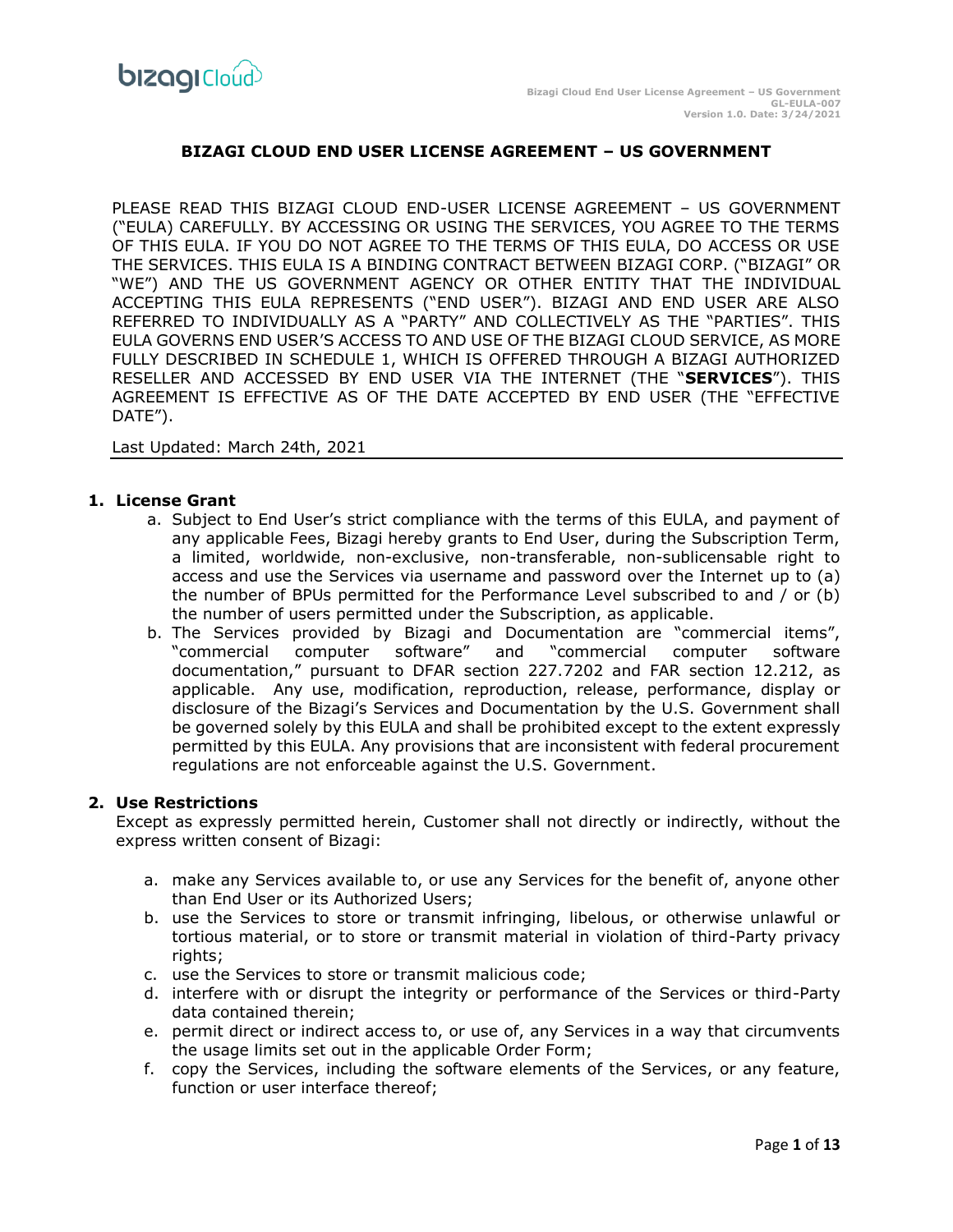

- g. perform or disclose any of the following security testing of the Services or associated infrastructure without Bizagi's prior written consent: network discovery, port and service identification, vulnerability scanning, password cracking, remote access testing, or penetration testing;
- h. cause or permit others to perform or disclose any benchmark or performance tests of the Services;
- i. use the Services in violation of Bizagi's current acceptable-use policy or for any unlawful purpose;
- j. license, sell, rent, lease, transfer, assign, distribute, display, host, outsource, disclose, permit timesharing or service bureau use, or otherwise commercially exploit or make available the Services or the Documentation to any third party;
- k. modify the software elements of the Services;
- l. create derivative works of the Services or the Documentation or any components thereof;
- m. translate, reverse engineer, decompile, disassemble or otherwise attempt to discover for any reason any source code, underlying ideas or algorithms of the Services or Documentation; or
- n. remove any legends relating to the copyright, trademarks, patents, or confidentiality from any copies of the Documentation or any print of a screen display from the Services.

## **3. Ownership**

The Services are licensed, not sold. Except as expressly set forth herein, Bizagi retains any and all rights in the Services, including all intellectual property rights therein. The Bizagi name and logo, and any other product names associated with the Services are trademarks of Bizagi or Bizagi's licensors and no right or license is granted to use them, other than as set forth herein.

# **4. End User Data / Data Protection / Security**

- a. Subject to the terms set forth herein, Bizagi does not own any data, information, or material that End User or Authorized Users submit in the course of using the Services or any information or data developed or derived therefrom ("End User Data"). End User has sole responsibility for the accuracy, quality, integrity, legality, reliability, appropriateness, and intellectual property ownership or right of use of all End User Data.
- b. End User hereby grants to Bizagi during the Subscription Term a limited, terminable worldwide, royalty-free, fully paid-up, fully sublicensable (through multiple tiers), transferable license to use the End User Data for purposes of providing the Services to End User. End User shall be solely responsible for handling and processing all notices sent to End User (or any Authorized User) by any third party claiming that the End User Data violates such party's rights.
- c. End User shall obtain at its sole expense any rights and consents from third parties necessary for the End User Data, as well as other vendors' products provided by End User that End User uses with the Services, including such rights and consents as necessary for Bizagi to perform the Services under this Agreement.
- d. To the extent Bizagi processes any Personal Data under this EULA, the terms of the Bizagi Data processing Agreement located at: <https://www.bizagi.com/sa?BLI&CL&DPA> shall apply.
- e. The Bizagi Cloud Technical and Organizational Security Measures that Bizagi has implemented are available at: <https://www.bizagi.com/sa?BC&CL&DS>.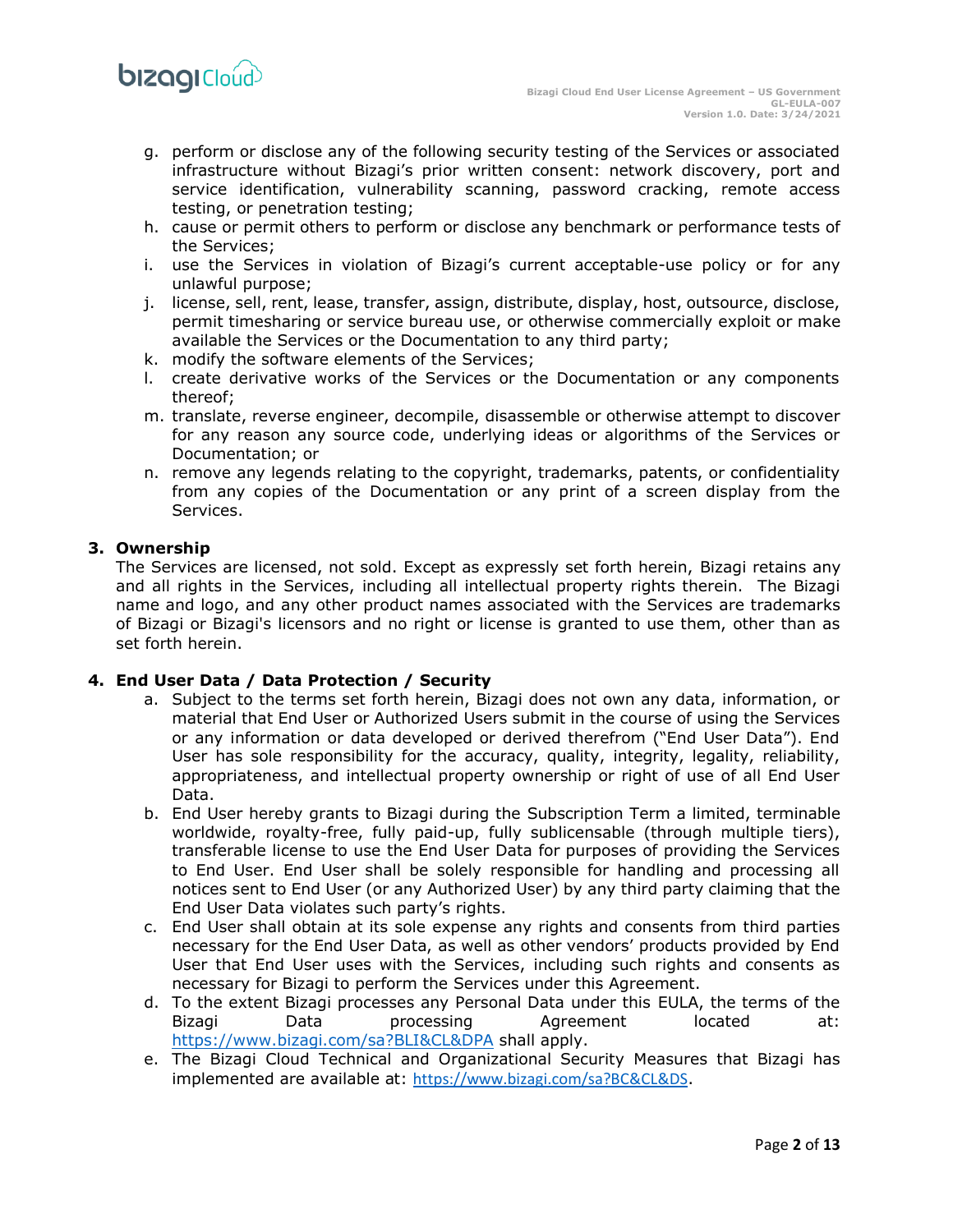# **5. Term / Termination**

- a. Term. This EULA shall apply commencing on the Effective Date and will continue for as long as End User has access to the Services (the "Subscription Term") in accordance with End User's contract with the Bizagi Authorized Reseller.
- b. Termination For Breach. Either Party may terminate this EULA for cause (a) if the other Party breaches any material term or provision of this EULA and, if capable of cure, such Party fails to cure such breach within thirty (30) days after receipt of notice of such breach; or (b) upon any insolvency of the other Party, any filing of a petition in bankruptcy by or against the other Party, any appointment of a receiver for the other Party, or any assignment for the benefit of the other Party's creditors.
- c. Suspension: Bizagi may temporarily suspend End User's password, account, and access to or use of the Services if End User violates any provision of the EULA, or if in Bizagi's reasonable judgment, the Services or any component thereof are about to suffer a significant threat to security or functionality. Bizagi may also suspend End User's access to the Services immediately if the Bizagi Authorized Reseller notifies Bizagi that End User has breached any material term of the agreement between End User and the Bizagi Authorized Reseller, including without limitation any payment obligations therein.
- d. Termination of Bizagi Authorized Reseller's agreement with Bizagi. Following any termination or expiration of the Bizagi Authorized Reseller's agreement with Bizagi authorizing Bizagi Authorized Reseller to resell the Services, each End User's subscription to the Services outstanding at the time of such termination or expiration ("Existing Order") shall remain in effect until the end of its subscription term, and shall continue to be governed by this EULA, provided that Customer is not in breach of this EULA and Bizagi has received all payments due in connection with such Existing Orders. Except as provided herein, following a termination or expiration of a Bizagi Authorized Reseller's agreement with Bizagi, Bizagi is under no obligation to provide the Services directly to End User, or to assume a direct contractual relationship with End User.
- e. Upon expiration of the Subscription Term or termination of this EULA for any reason, End User shall cease all use of and access to the Services; provided however that End User may access the Services for the period of time set forth in Section 7 for the sole purpose of retrieval of End User Data.

# **6. Maintenance and Support**

Unless agreed to otherwise in the agreement between End User and the Bizagi Authorized Reseller, Bizagi will provide End User with Software Maintenance, and where applicable, Premium Support, as set forth at the following URL: [https://www.bizagi.com/sa?BC&CL&PS.](https://www.bizagi.com/sa?BC&CL&PS) In each of the foregoing documents, references to Customer shall be deemed to refer to End User.

# **7. Data Retrieval**

Upon the expiry of the subscription, End User shall not access or use the Services, including the Documentation; however, at End User's request, and for a period of up to 60 days for Automation Services and 15 days for Studio Collaboration Services and Modeler Studios, after the effective date of termination ("Retrieval Period"), Bizagi will make available the End User's data so that it may be retrieved by End User. At the end of the Retrieval Period, Bizagi will have no obligation to maintain or provide any End User's data and will thereafter delete or destroy all copies of the End User Data in the Services or otherwise in Bizagi's possession or control, unless legally prohibited from doing so.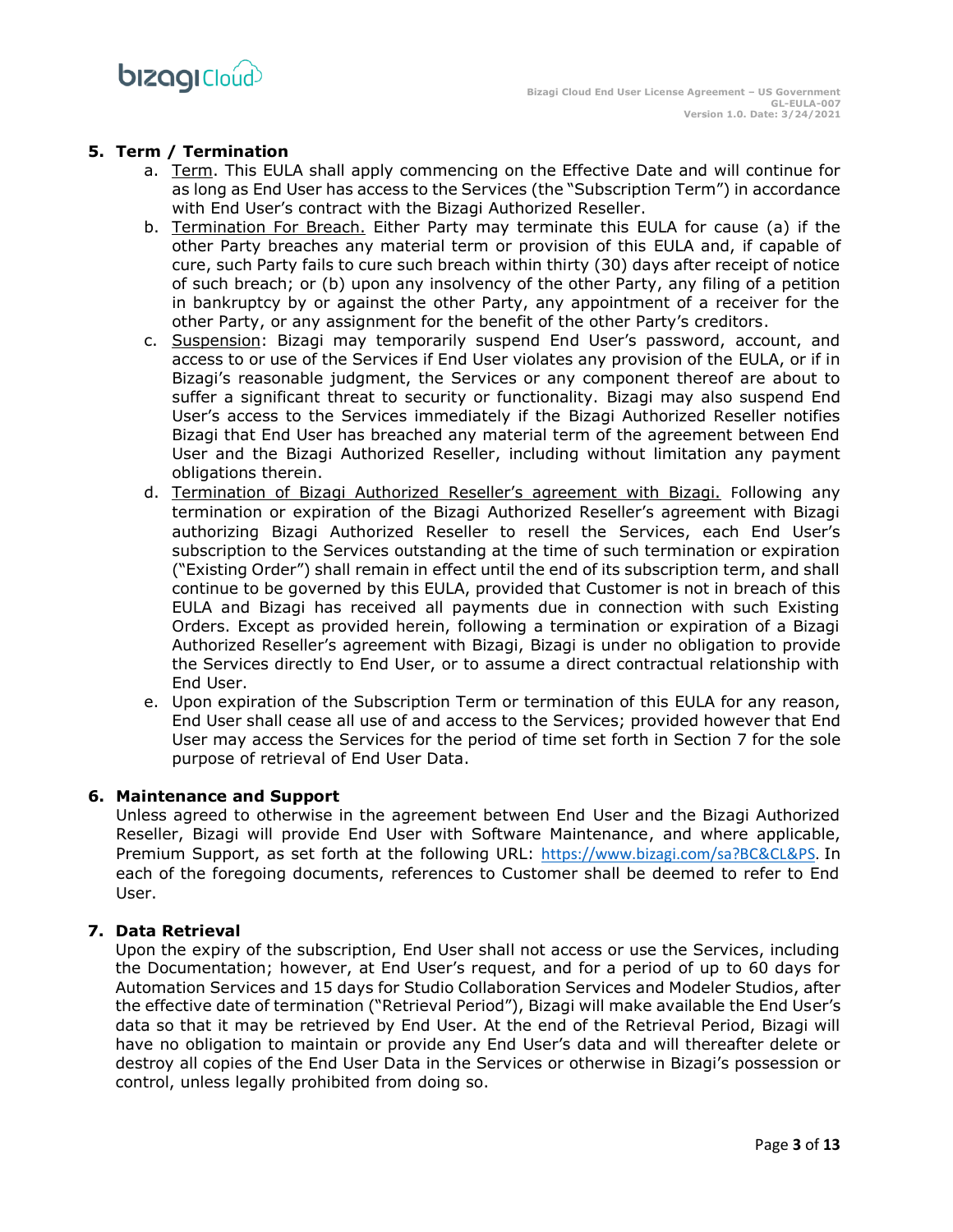# **8. Confidentiality**

- a. Exclusions: The confidentiality obligations of this EULA do not apply to any information that: a) is or becomes generally known to the public at the time of disclosure without breach of any obligation owed by the Receiving Party to the Disclosing Party; b) was rightfully known to the Receiving Party other than by a breach of an obligation of confidentiality prior to its disclosure by the Disclosing Party under this EULA; c) was independently developed by the Receiving Party without the use of or reference to the Confidential Information of the Disclosing Party, as substantiated by written evidence; or d) is lawfully received from a third party without an obligation of confidentiality.
- b. Non-Disclosure: Except as otherwise permitted in writing by the Disclosing Party and subject to the Freedom of Information Act ("FOIA") (5 U.S.C. §552), the Receiving Party will: a) protect the Disclosing Party's Confidential Information from unauthorized disclosure and use the same degree of care that the Receiving Party uses to protect its own Confidential Information, but in no event less than a commercially reasonable degree of care, b) not use the Disclosing Party's Confidential Information for purposes other than those necessary to exercise a right or fulfill an obligation of this EULA, and c) limit access to Confidential Information of the Disclosing Party to those of its employees, contractors, attorneys, financial advisors, and agents who need such access for the Receiving Party to exercise a right or fulfill an obligation of this EULA, who have been informed of the confidential nature of such information, and who are subject to confidentiality obligations with the Receiving Party containing protections no less stringent than those herein.
- c. Compelled Disclosures: The Services and Documentation are Bizagi's Confidential Information and are exempt from disclosure under FOIA. If the Receiving Party is compelled by applicable law (including but not limited to FOIA) to disclose any Confidential Information then, to the extent permitted by applicable law, such Party shall: (a) promptly, and prior to such disclosure, notify the Disclosing Party in writing of such requirement so that the Disclosing Party can seek a protective order or other remedy or waive its rights under this section; and (b) provide reasonable assistance to the Disclosing Party in opposing such disclosure or seeking a protective order or other limitations on disclosure. If the Disclosing Party waives its rights or, after providing the notice and assistance required under this Section, the Receiving Party remains required by law to disclose any Confidential Information, such Party shall disclose only that portion of the Confidential Information that it is legally required to disclose.
- d. Survival: The provisions of this Section shall survive the termination of this EULA for a period of five (5) years from such termination; provided that the confidentiality obligations for Confidential Information that constitutes a trade secret (as determined under applicable law) shall survive the termination or expiration of this Agreement for as long as such Confidential Information remains a trade secret under applicable law.

# **9. User Accounts**

End User shall ensure that only Authorized Users can access the Services. User accounts may not be shared among individuals or used to provide access to the Services to individuals who are not the individual associated with the corresponding user account.

#### **10.End User Responsibilities**

End User will **(a)** be responsible for Authorized Users' compliance with this EULA, **(b)** be responsible for the accuracy, quality and legality of the End User Data and the means by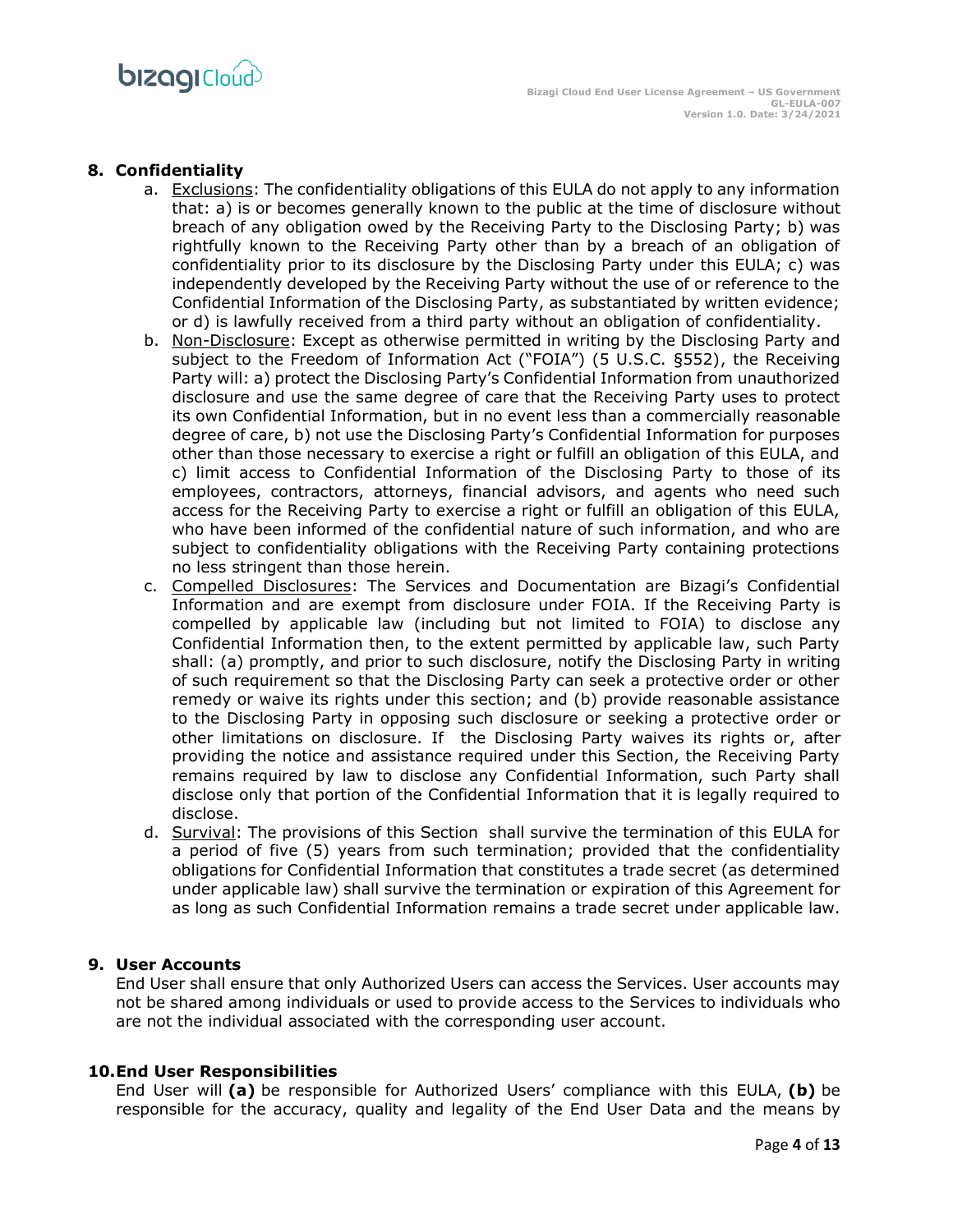

which it was acquired, **(c)** use commercially reasonable efforts to prevent unauthorized access to or use of Services, and notify Bizagi promptly of any such unauthorized access or use, and **(d)** use the Services only in accordance with the Documentation and all applicable local, state, national, and foreign laws, treaties and government regulations, including those related to data privacy, international communication, and the transmission of technical or personal data in connection with End User's use of the Services.

## **11.Equipment and Software**

End User must provide at its own expense Internet access, compatible software and compatible equipment to access and use the Services. End User must meet the system requirements that Bizagi specifies.

#### **12.Notice of unauthorized use**

End User must report to Bizagi or the Bizagi Authorized Reseller immediately, and use reasonable efforts to stop immediately, any actual or suspected copying or distribution of the Services in violation of this EULA.

#### **13. Availability**

Bizagi will endeavor to make the Services available 99.95% of the time for Automation Services and 99.9% of the time for Modeler Services and Studio Collaboration Services, as further described in the Bizagi Cloud Service Level Agreement available at: [https://www.bizagi.com/sa?BC&CL&SLA](https://resourcesbizagi.azureedge.net/docs/StandardAgreements_2/Cloud/Service-Description/Service-Level-Agreement-NA.pdf) (the "SLA"). End User must submit any requests for Service Credits that it is owed in accordance with the SLA to the Bizagi Authorized Reseller.

#### **14.Warranty**

- a. Bizagi warrants that during the Subscription Term the Services will perform in all material respects as described in the Documentation.
- b. DISCLAIMER: BIZAGI DOES NOT GUARANTEE THAT (A) THE SERVICES WILL OPERATE ERROR-FREE OR UNINTERRUPTEDLY, OR THAT BIZAGI WILL CORRECT ALL SERVICES ERRORS, (B) THE SERVICES WILL OPERATE IN COMBINATION WITH END USER DATA OR WITH ANY OTHER HARDWARE, SOFTWARE, SYSTEMS OR DATA NOT PROVIDED BY BIZAGI, AND (C) THE SERVICES WILL MEET END USER'S REQUIREMENTS, SPECIFICATIONS OR EXPECTATIONS. END USER ACKNOWLEDGES THAT BIZAGI DOES NOT CONTROL THE TRANSFER OF DATA OVER COMMUNICATIONS FACILITIES, INCLUDING THE INTERNET, AND THAT THE SERVICES MAY BE SUBJECT TO LIMITATIONS, DELAYS, AND OTHER PROBLEMS INHERENT IN THE USE OF SUCH COMMUNICATIONS FACILITIES. BIZAGI IS NOT RESPONSIBLE FOR ANY DELAYS, DELIVERY FAILURES, OR OTHER DAMAGE RESULTING FROM SUCH PROBLEMS. BIZAGI IS NOT RESPONSIBLE FOR ANY ISSUES RELATED TO THE PERFORMANCE, OPERATION OR SECURITY OF THE SERVICES THAT ARISE FROM END USER'S CONTENT THIRD-PARTY CONTENT. BIZAGI DOES NOT MAKE ANY REPRESENTATION OR WARRANTY REGARDING THE RELIABILITY, ACCURACY, COMPLETENESS, CORRECTNESS, OR USEFULNESS OF ANY THIRD-PARTY CONTENT, AND DISCLAIMS ALL LIABILITIES ARISING FROM OR RELATED TO THIRD PARTY CONTENT.
- c. ADDITIONAL DISCLAIMER: EXCEPT AS EXPRESSLY PROVIDED HEREIN, NEITHER PARTY MAKES ANY WARRANTY OF ANY KIND, WHETHER EXPRESS, IMPLIED, STATUTORY OR OTHERWISE, AND EACH PARTY SPECIFICALLY DISCLAIMS ALL IMPLIED WARRANTIES, INCLUDING, BUT NOT LIMITED TO, ANY IMPLIED WARRANTY OF MERCHANTABILITY, FITNESS FOR A PARTICULAR PURPOSE OR NON-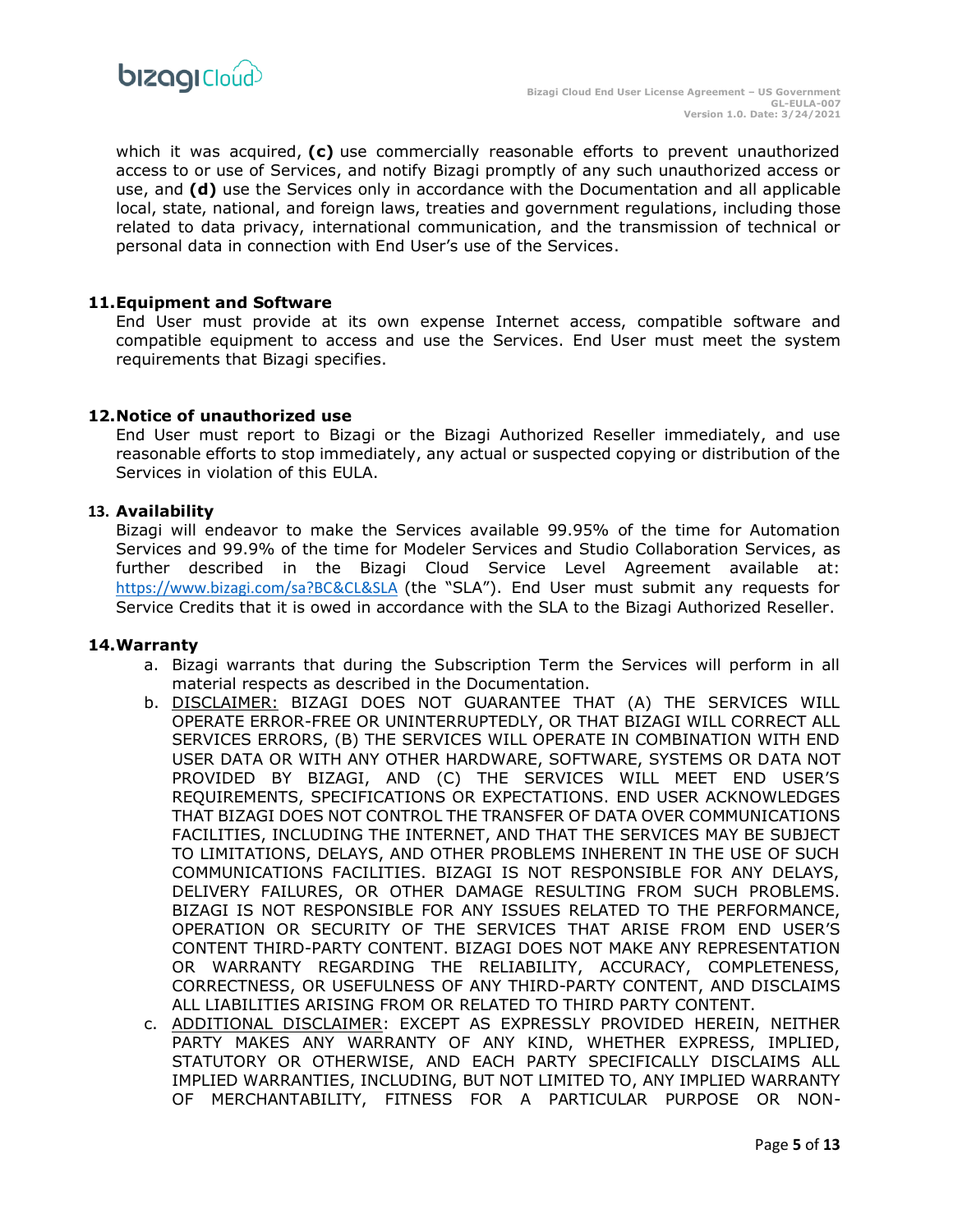INFRINGEMENT, TO THE MAXIMUM EXTENT PERMITTED BY APPLICABLE. END USER FURTHER ACKNOWLEDGES THAT IN ENTERING THIS EULA IT HAS NOT RELIED ON ANY PROMISE, WARRANTY OR REPRESENTATION NOT EXPRESSLY SET FORTH HEREIN.

d. EXCLUSIVE REMEDY: FOR ANY BREACH OF THE WARRANTY SET FORTH IN SECTION 14(a), END USER'S EXCLUSIVE REMEDY AND BIZAGI'S ENTIRE LIABILITY SHALL BE THE CORRECTION OF THE DEFICIENT SERVICES THAT CAUSED THE BREACH OF WARRANTY, OR, IF BIZAGI CANNOT SUBSTANTIALLY CORRECT THE DEFICIENCY IN A COMMERCIALLY REASONABLE MANNER, END USER MAY TERMINATE THE AFFECTED SERVICES AND SUBMIT TO THE BIZAGI AUTHORIZED RESELLER A CLAIM FOR REFUND OF ANY PREPAID FEES COVERING THE REMAINDER OF THE SUBSCRIPTION TERM. IN ANY CASE, IN ORDER FOR END USER TO SUBMIT A WARRANTY CLAIM UNDER THIS EULA, END USER MUST SUBMIT A SUPPORT TICKET IN ORDER TO RESOLVE THE NON-CONFORMITY AS SET FORTH IN SECTION 6.

## **15. Limitation of liability / exclusion of consequential and related damages**

- a. IN NO EVENT SHALL BIZAGI'S AGGREGATE LIABILITY ARISING OUT OF OR RELATED TO THIS AGREEMENT EXCEED THE TOTAL AMOUNT PAID BY END USER TO THE BIZAGI AUTHORIZED RESELLER FOR THE SERVICES. THE ABOVE LIMITATIONS WILL APPLY WHETHER AN ACTION IS IN CONTRACT OR TORT AND REGARDLESS OF THE THEORY OF LIABILITY.
- b. EXCEPT FOR ANY LIABILITY THAT CANNOT BE LIMITED BY LAW, IN NO EVENT WILL BIZAGI HAVE ANY LIABILITY TO END USER FOR ANY LOST PROFITS, REVENUES OR INDIRECT, SPECIAL, INCIDENTAL, CONSEQUENTIAL, COVER OR PUNITIVE DAMAGES, WHETHER AN ACTION IS IN CONTRACT OR TORT AND REGARDLESS OF THE THEORY OF LIABILITY, EVEN IF BIZAGI HAS BEEN ADVISED OF THE POSSIBILITY OF SUCH DAMAGES. THE FOREGOING DISCLAIMER WILL NOT APPLY TO THE EXTENT PROHIBITED BY LAW.
- c. Exceptions to limitations. The limits of liability in this Section apply to the fullest extent permitted by applicable law, but do not apply to: (1) the parties' obligations under Section 16; or (2) violation of the other's intellectual property rights.
- d. Federal Agencies. For End Users that are Federal Agencies, this Section shall not impair your right to recover for fraud or crimes arising out of or related to this Agreement under any federal fraud statute, including the False Claims Act, 31 U.S.C. §§ 3729-3733.

## **16. Indemnification**

a. Indemnification by Bizagi**:** Bizagi will indemnify and hold End User harmless, from and against any claim against End User brought by a third party alleging that the Services infringes or misappropriates such third party's valid patent, copyright, trademark or trade secret (an "**IP Claim**"). Bizagi shall, at its expense, defend such IP Claim and pay damages finally awarded against End User in connection therewith, including the reasonable fees and expenses of the attorneys engaged for such defense, provided that **(a)** End User promptly notify Bizagi of the threat or notice of such IP Claim; **(b)** End User fully cooperates with Bizagi in connection therewith. Notwithstanding the foregoing, in accordance with 28 U.S.C. § 516, the U.S. Department of Justice has the sole right to represent the United States in any action related to this Section 16(a). This provision shall not be construed to limit End User's rights, claims, or defenses which arise as a matter of law or pursuant to any other provision of this EULA.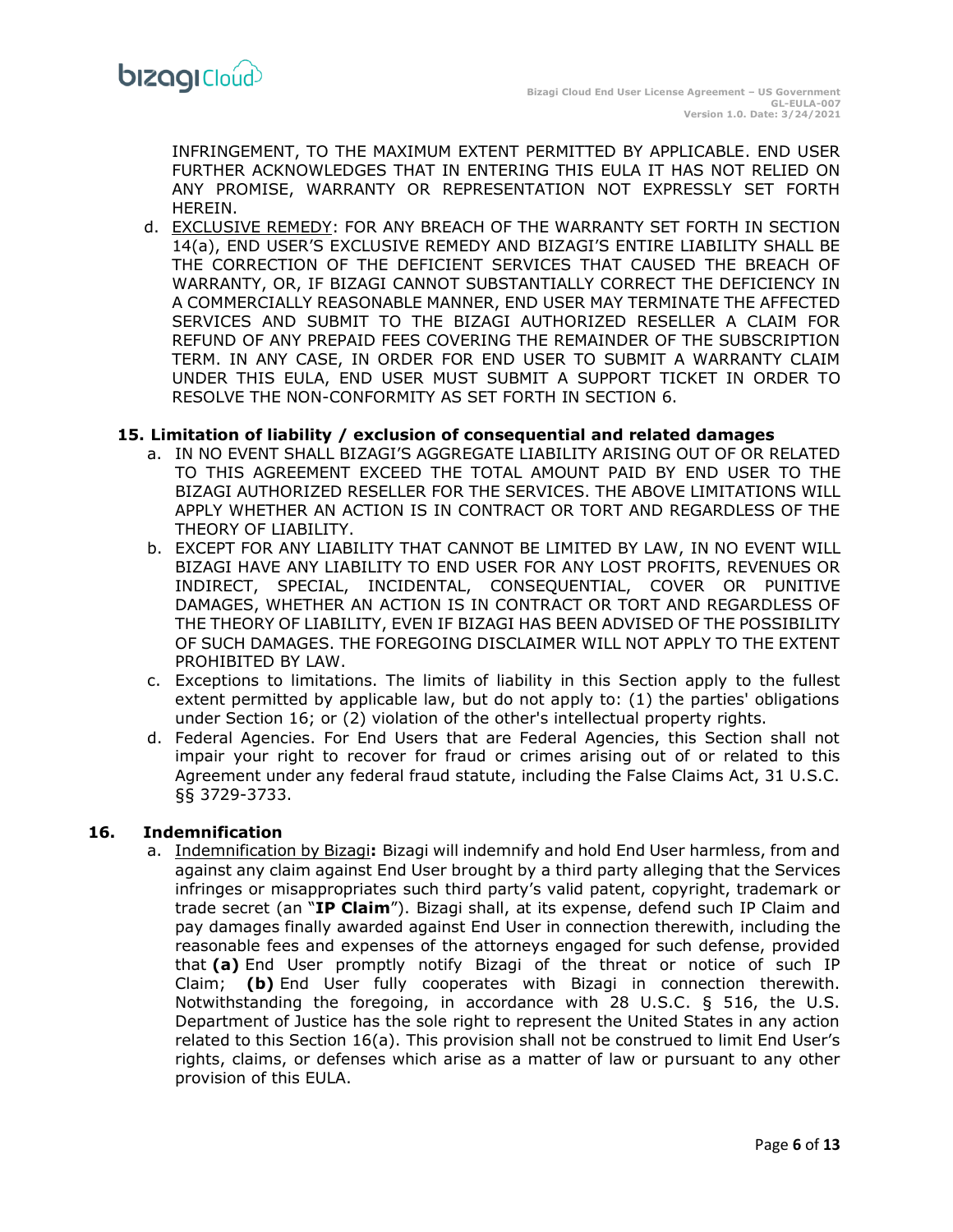- b. Indemnification Exclusions. Bizagi shall have no obligations under this section or any other liability for any claim of infringement or misappropriation resulting or alleged to result from: (a) any modification, alteration or enhancement to the applicable Services by any person or entity other than Bizagi; (b) any use of the applicable Services by End User in any manner for which such Services were not designed or otherwise in a manner inconsistent with the Documentation; (c) the combination, operation or use of the applicable Services or any part thereof in combination with any equipment, software, data or documentation not approved by Bizagi; (d) materials, items, resources, or services provided or performed by End User (whether or not used in connection with or incorporated into the Services); and (e) End User's continued use of the allegedly infringing Services after being notified thereof or after being informed of and provided with modifications that would have avoided the alleged infringement.
- c. Indemnification Remedy: In the event an infringement or misappropriation claim as described in Section 16(a) arises, or if Bizagi reasonably believes that a claim is likely to be made, Bizagi shall have the right, at its sole option and in lieu of indemnification, to: (a) modify the applicable portion of the Services to become non-infringing but functionally equivalent; (b) replace the applicable portion of the Services with material that is non-infringing but functionally equivalent; (c) obtain for End User the right to use the applicable portion of the Services upon commercially reasonable terms; or (d) remove the infringing or violative aspect of the Services if it can be removed without material degradation of the applicable Services.
- d. End User Indemnification / Liability **:**
	- i. Bizagi reserves the right to seek indemnification from End User as follows in the event a Federal statute permits such indemnification. In such case, End User will defend Bizagi against any claim, demand, suit or proceeding made or brought against Bizagi by a third party alleging that End User Data, or End User's use of the Services in breach of this EULA, infringes or misappropriates such third party's intellectual property rights or violates applicable law; (a "Claim Against Bizagi"), and will indemnify Bizagi from any damages, attorney fees and costs finally awarded against Bizagi as a result of, or for any amounts paid by Bizagi under a court-approved settlement of, a Claim Against Bizagi, provided Bizagi (a) promptly give End User written notice of the Claim Against Bizagi, (b) give End User sole control of the defense and settlement of the Claim Against Bizagi (except that you may not settle any Claim Against Bizagi unless it unconditionally releases Bizagi of all liability), and (c) give End User all reasonable assistance, at End User's expense.
	- ii. Further, End User agrees to pay for any loss, liability, or expense which arises out of or relates to End User's acts or omissions with respect to its obligations hereunder or its use of the Services, where a final determination of liability on the part of End User is established by a court of law or where settlement has been agreed to by the End User with, where appropriate, coordination of the Department of Justice.

# **17.General provisions**

a. Usage Review: Bizagi may review, at its own expense, End User's use of the Services to assess whether such use is in accordance with this EULA and to ensure End User's compliance with the terms of this EULA or the terms of the agreement between End User and the Bizagi Authorized Reseller. The End User agrees to cooperate with Bizagi's review and provide reasonable assistance and access to information. Any such review shall not unreasonably interfere with the End User's normal business operations. Any discrepancies found in such review may result in a charge to the End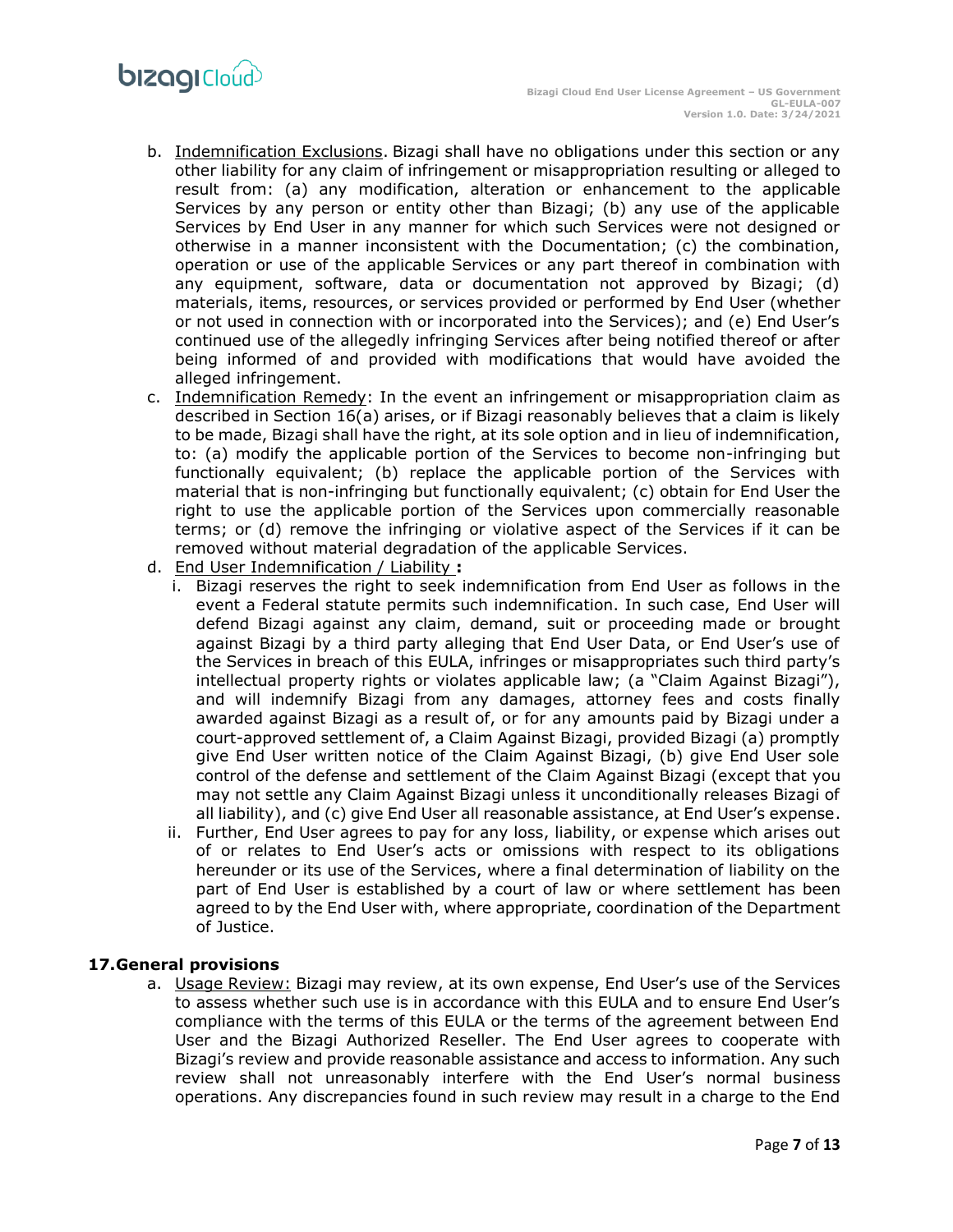User. Bizagi will issue any such invoice to the Bizagi Authorized Reseller, which will in turn invoice such charges to the End User. Any disputed charges will be resolved through the Disputes clause at FAR 52.233-1.

- b. Service Analyses: Bizagi may (i) compile anonymous statistical and other information related to the performance, operation and use of the Services, and (ii) use data from the Services, to create statistical analyses, and for research and development purposes ("Service Analyses") which may be made publicly available.
- c. Marketing: Only with End User's prior written consent, Bizagi may: (i) include End User's name and logo in a list of Bizagi's customer to publicize the execution of this EULA, (ii) refer to End User's name and logo on Bizagi's website; and (iii) refer to End User's name and logo in marketing materials. Further, End User agrees to serve as a reference for Bizagi following the go-live date of End User's solution, upon written agreement between the Parties at that time.
- d. Governing Law Dispute resolution: This EULA is governed by Federal Law. Any action to enforce this EULA must be brought in the state of Delaware. Any disputes relating to alleged breaches of this EULA shall be handled in accordance with the Contracts Disputes Act, 41 U.S.C. §§7101-7109.
- e. Export Restrictions: Export laws and regulations of the United States of America and any other relevant local export laws and regulations apply to the Services. End User agrees that such export laws govern its use of the Cloud Services (including technical data) provided under this Agreement, and the End User agrees to comply with all such export laws and regulations (including "deemed export" and "deemed re-export" regulations). End User agrees that no data, information, software programs and/or materials resulting from the Services (or direct product thereof) will be exported, directly or indirectly, in violation of these laws, or will be used for any purpose prohibited by these laws including, without limitation, nuclear, chemical, or biological weapons proliferation, or development of missile technology.
- f. Survival: Notwithstanding anything to the contrary contained herein, all terms of this EULA relating to confidentiality, proprietary rights, indemnification, disclaimers of warranty and limitations of liability, as well as those terms that by their nature survive any expiration or termination of this EULA shall survive any termination or expiration of this EULA.
- g. Relationship**:** No joint venture, partnership, employment, or agency relationship exists between End User and Bizagi as a result of this EULA or End User's use of the Services.
- h. Entire Agreement: This EULA, together with all referenced Schedules, constitutes the full and complete understanding and agreement between the Parties with respect to the subject matter of this EULA and constitutes a full statement of the terms of their agreement. This EULA supersedes all prior written agreements and contemporaneous oral agreements with respect to the subject matter hereof. End User has not relied upon any representation or promise made or given by or on behalf of Bizagi that is not set forth herein as an inducement to enter into this Agreement. End User has not relied on the delivery of any future functionality regardless of any verbal or written communication about Bizagi's future plans.
- i. Amendment: This EULA may only be modified by a written agreement signed by duly authorized representatives of End User and Bizagi.
- j. Severability: If any provision of this EULA is held by a court of competent jurisdiction to be invalid or unenforceable, then such provision(s) shall be construed, as nearly as possible, to reflect the intentions of the invalid or unenforceable provision(s), with all other provisions remaining in full force and effect.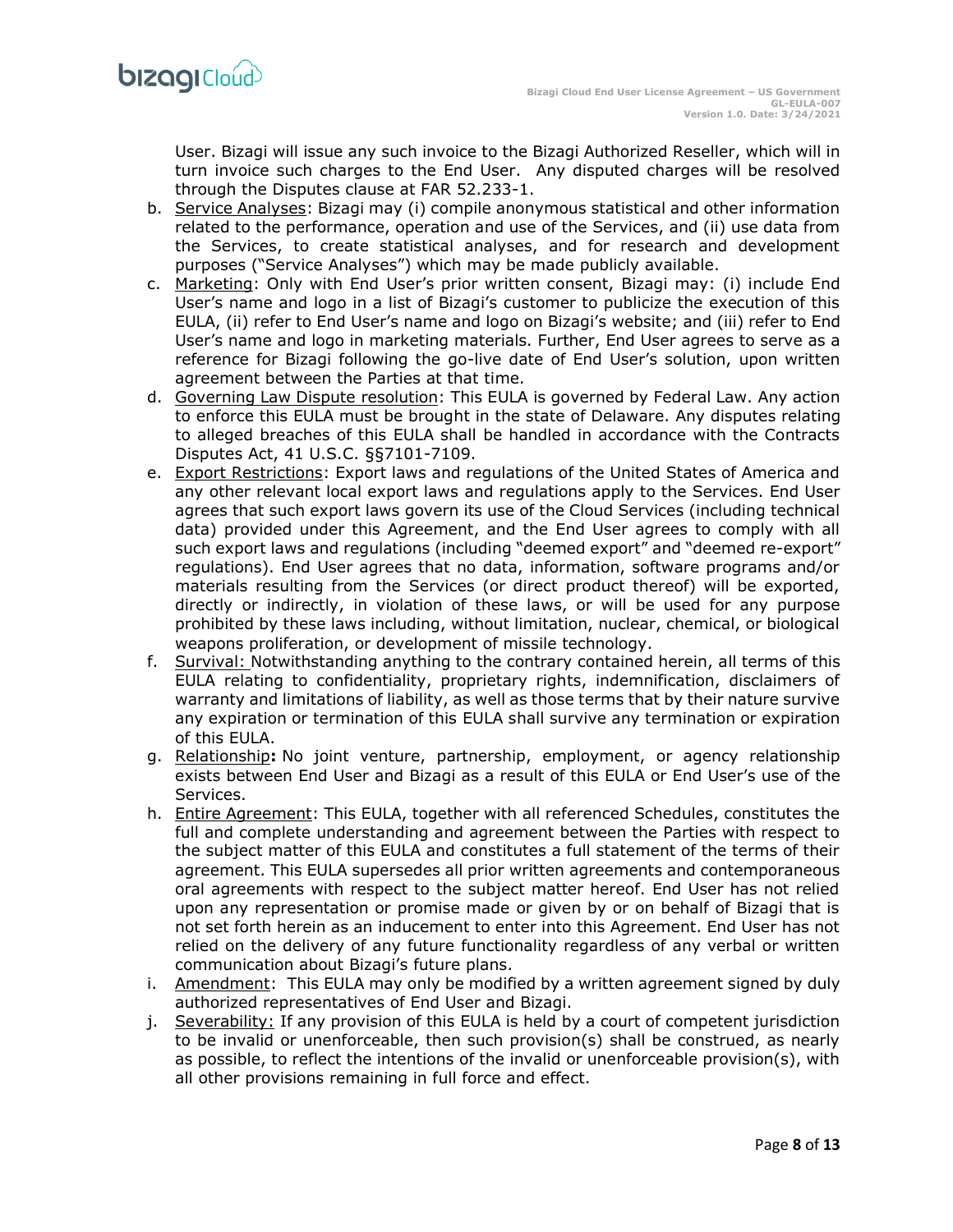- k. Waiver**:** Bizagi's failure to enforce any right or provision in this EULA shall not constitute a waiver of such right or provision unless acknowledged and agreed to by Bizagi in writing.
- l. Assignment: This EULA may not be assigned by End User without Bizagi's prior written approval. Assignments of this EULA by Bizagi will be regulated by FAR 41.1200 - 1205.
- m. Force Majeure: Excusable delays shall be governed by FAR 52.212-4(f) to the extent to inconsistent with this EULA. All Parties will use reasonable efforts to mitigate the effect of any force majeure event. If such event continues for more than 30 days, either Party may cancel unperformed Services and affected orders upon written notice. This section does not excuse End User's obligation to pay for any Services to the extent Bizagi is still able to deliver such Services in accordance with this EULA.
- n. Documents Incorporated Via Link: Certain documents are incorporated via link into this EULA. All references to "Customer" in such links will be deemed to apply to End User, and any references to a main agreement shall be deemed to apply to this EULA. If any such documents contain an indemnification provision which requires indemnification by the End User, such provision shall not apply unless a Federal statute permits such indemnification. Further if any such documents contain a provision which (a) allows for the automatic renewal of Services and / or fees; (b) requires the governing law to be anything other than Federal law; and / or (c) otherwise violates Federal Law, such provisions shall not apply with respect to End user.
- o. Shrink-wrap. No provisions of any shrink-wrap or any click-through agreement that is provided in conjunction with the Services accessed under this EULA shall apply in place of, or serve to modify any provision of this EULA, even if End User or its authorized officer affirmatively accepts such shrink-wrap or click-through provisions. For the avoidance of doubt and without limiting the foregoing, in the event of a conflict between any such shrink-wrap or click-through provisions (irrespective of the products or services that such provisions attach to) and any term or condition of this EULA, then the relevant term or condition of this EULA shall govern and supersede the purchase of such Services to the extent of any such conflict. All acceptance of agreements and renewals shall be executed in writing.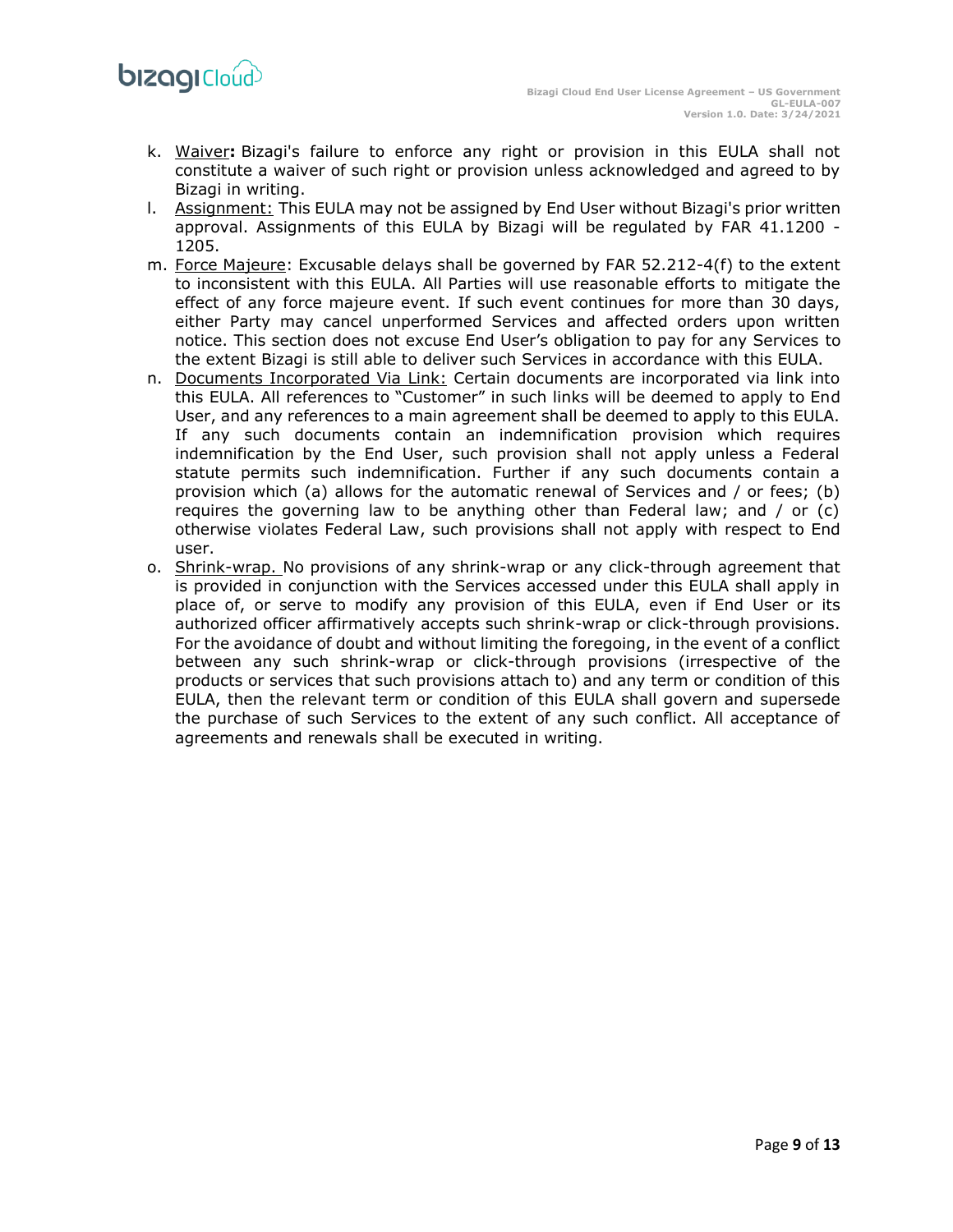

# **GLOSSARY**

- a. Affiliate: is any entity that, with respect to a Party to this Agreement, controls, is controlled by, or is under common control with such Party, either directly or indirectly, by share ownership, contract or otherwise. For purposes of this definition, the term "control" and correlative terms mean ownership, directly or through one or more Affiliates, of fifty percent (50%) or more of the shares of stock entitled to vote for the election of directors, in the case of a corporation, or fifty percent (50%) or more of the equity interests in the case of any other type of legal entity, or status as a general partner in any partnership, or any other arrangement whereby a Party controls or the power to direct or cause the direction of the management and policies of an entity
- b. Authorized Users: means those employees, consultants, agents, contractors, and third parties, who are authorized by the End User to use the Services in accordance with this EULA. Authorized User access control shall be integrated with End User's own user authentication system or can be managed by End User using Bizagi´s own authentication system. Only Authorized Users can access the Services.
- c. Bizagi Authorized Reseller: means the entity that has been authorized and certified as a reseller of the Services and that resells the Services to the End User pursuant to a separate contract between such entity and the End User.
- d. Bizagi Performance Units (BPUs): A BPU is a unit of measurement for the performance (processing capacity) of an Automation Service environment. One BPU encompasses the different resources needed for an environment to execute 10,000 steps per month.
- e. Confidential Information: means any non-public information or materials belonging to, concerning or in the possession or control of a Party or its affiliates ("Disclosing Party") that is furnished, disclosed, or otherwise made available (directly or indirectly) to the other Party ("Receiving Party"), which is either clearly identified as confidential at the time of disclosure or is of a type that a reasonable person would recognize it to be confidential, including without limitation each Party's respective business and marketing plans, technology and technical information, product designs, business processes, financial information (including costs, profit or margin information), inventions, research and development, employee skills and salaries, and customer information. The Parties agree to disclose only information that is required for the performance of obligations under this EULA.
- f. Documentation means all user manuals, operating manuals, technical manuals and any other instructions, specifications, documents or materials, in any form or media, that describe the functionality, installation, testing, operation, use, maintenance, support, or technical or other components, features or requirements, of the Services, which are available at [http://help.bizagi.com](http://help.bizagi.com/) or any other URL as may be provided to End User from time to time.
- g. Model Owner: means the Authorized User who creates and stores a new process. Owner can also "invite" Editors to view, modify and collaborate.
- h. Performance Levels: means the performance levels available to customers which are measured in Bizagi Performance Units (BPUs).
- i. Step: A step is any shape in a process diagram, except for the start and the end shapes.
- j. Third Party Content: means information obtained by the End User from publicly available sources or made available directly to the End User by other companies or individuals under separate terms and conditions, that the End User decides to use and or store in the Services.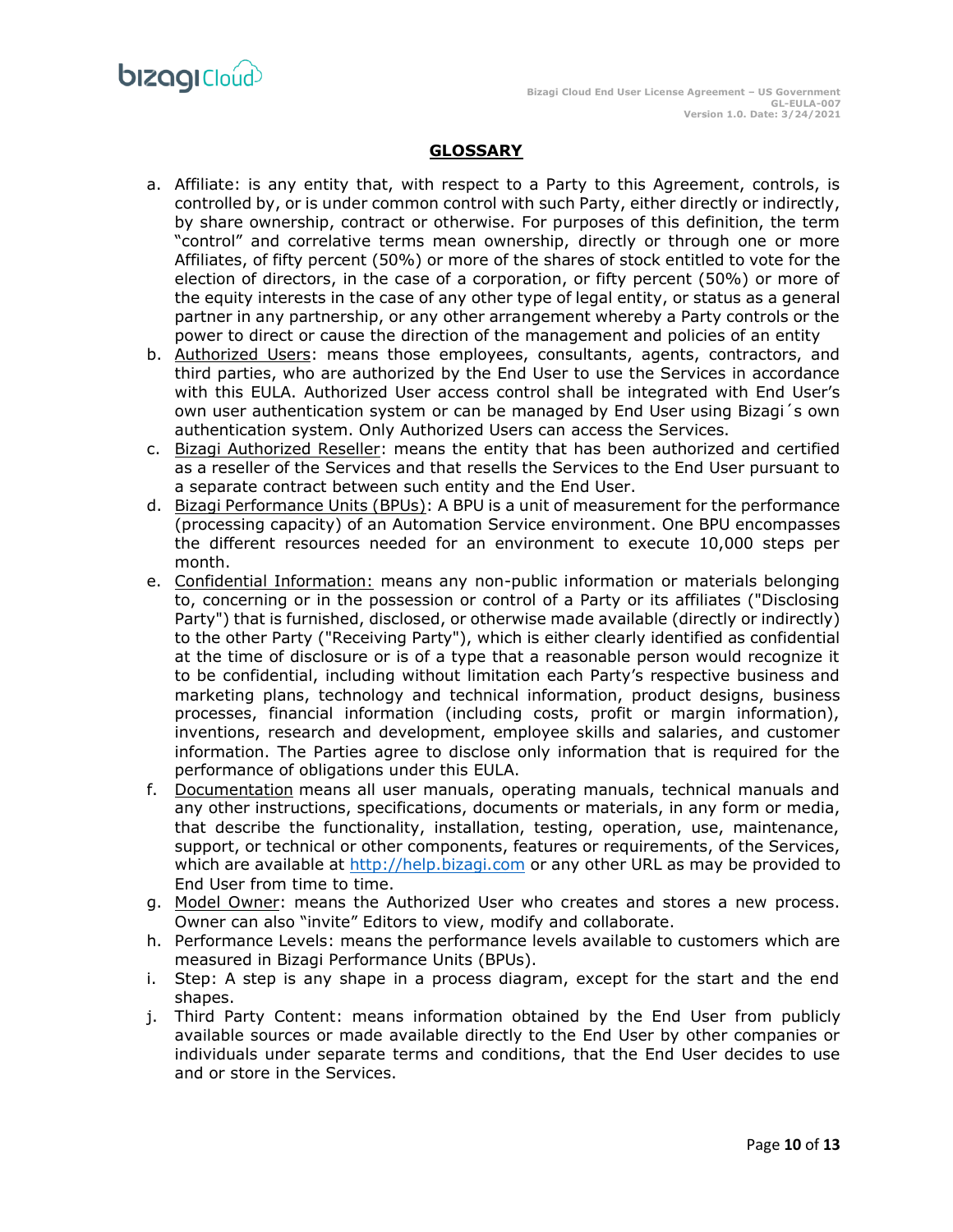# **Schedule 1 – Product Specific Terms**

## 1. **BIZAGI CLOUD AUTOMATION SERVICES.**

- a. The Bizagi Cloud Automation Service is a subscription-based service that provides all the power of Bizagi Digital Business Platform in the cloud. Use of the Bizagi Cloud – Automation Service is measured on a per-usage basis and has no limit on the number of Authorized Users or process applications that can use the platform. The number of BPU's included in End User's subscription is as set forth in the agreement between End User and the Bizagi Authorized Reseller.
- b. Bizagi Cloud Automation Service provides a private cloud for each customer. Each private cloud is isolated so that the cloud is not shared with other customers, and access is only granted to Authorized Users.
- c. Scale Up
	- i. End User may request to scale up the Performance Level or add new environments during the Subscription Term by contacting the Bizagi Authorized Reseller. Such Bizagi Authorized Reseller will coordinate with Bizagi to comply with such request. End User will be required to pay any fees to the Bizagi Authorized Reseller resulting from such scale up in Performance Level in accordance with the payment terms of its agreement with the Bizagi Authorized Reseller.
	- ii. Automatic Scale Up / BPU Report. Bizagi will generate a BPU usage report on a monthly basis which shows End User's BPU consumption during the previous month ("BPU Report"). If the BPU Report shows that End User has exceeded the maximum number of BPU's included in the contracted Performance Level as permitted in its subscription for two consecutive months and End User fails to upgrade to the appropriate Performance Level during such two (2) month period, then Bizagi will notify the Bizagi Authorized Reseller and automatically scale up End User to the appropriate Performance Level. The appropriate Performance Level will be determined based on the average BPU usage during the previous two (2) month period. End User will be required to pay any fees to the Bizagi Authorized Reseller resulting from such scale up.
- d. Scale Down**.** Upon End User's request to the Bizagi Authorized Reseller, Bizagi will permit Customer to Scale Down to a lower Performance Level, with such Scale Down going into effect at the time of the next renewal.
- e. System Reliability**.** Bizagi automatically maintains three replicas of database and servers to protect against hardware failure and increase system reliability.
- f. Upgrading Service. Whenever updates/upgrades are available, Bizagi will inform its end users and provide documentation and release notes. End User decides when to upgrade and requests the start of the upgrade procedure through the Bizagi Authorized Reseller. The Bizagi team will schedule the execution of the upgrade at an agreed date/time with the End User. In any event the upgrades must be completed within non-working days or hours.
- g. Virtual Private Network **(VPN Service).** If purchased, End User may choose to purchase a VPN Service to extend the End User's private network and provide a tunnel over the communication channel between Bizagi Cloud – Automation Service and the End User's corporate premises. The VPN Service includes initial setup, connectivity tests, and technical support. To use the VPN service the Customer needs a supported VPN device located on-premises, with a Public IP address (Ipv4) assigned, with capabilities to be configured using the IPsec protocol. In the event that Customer has purchased a VPN Service, in the terms of this section 14, as well as Bizagi Cloud – Disaster Recovery Service, a second VPN Service must be acquired to access the Bizagi Cloud – Disaster Recovery Service.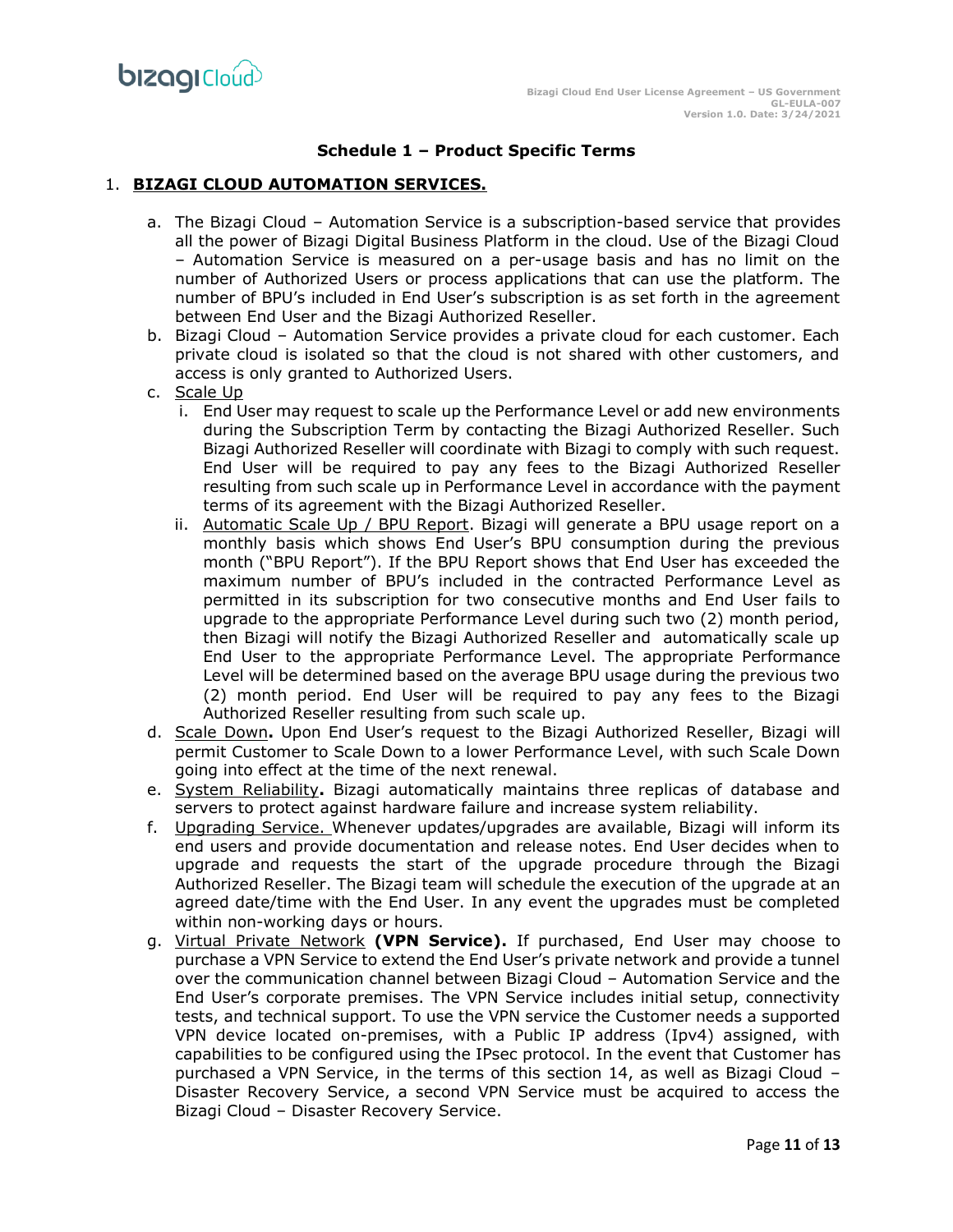# 2. **BIZAGI CLOUD – MODELER SERVICES**

- a. Editors of a Model uploaded to the Bizagi Cloud Modeler Services can design, review and change the process flow from anywhere, using the Modeler desktop, and provide real-time feedback via online discussions with other team members. Changes to the process are visible in real time by all Editors or Contributors. Modeler Services provides an isolated private cloud where the definition of all End User's Processes is securely stored in an environment that can only be accessed by Authorized Users.
- b. A subscription to Bizagi Cloud Modeler Services is required to be able to use the collaboration features, to save in the cloud process repository, to have a process portal and enjoy all other features included in the Service. An "Enterprise" subscription plan allows End User to invite Editors or Contributors.
- c. End User must have a current subscription for the Authorized Users of its Enterprise subscription plan. Each invitation (i.e., email address) may be used only by a single individual. All Authorized Users must be part of the Enterprise subscription plan.
- d. In the subscription, all processes are uploaded to the process repository and become part of Modeler Services. If End User adds more Authorized Users during the term of the Order Form, End User will be responsible for paying the yearly prorated fee. That is, End User will only be charged for the remaining number of days until the end of the Term.
- e. All Authorized Users are created as "Editors", who have the ability to (1) upload their models, which will be part of the subscription, (2) open a shared Model with Modeler desktop to change process flow; (3) open a shared Model with Modeler desktop to include or change its documentation; and (4) include comments on any Model, diagram or shape via Modeler desktop or a browser. "Editors" can invite other users of the subscriptions as "Contributors" to (1) view the process flow and its documentations, and (2) include comments on any Model, diagram or shape using a browser. Contributors have no access to editing process flow or documentation. Contributors have no access to edit process flows or Documentation in Modeler. Customer Data Representations
- f. Editors acknowledge that any data submitted by them to Cloud Models may be retained indefinitely, distributed, displayed, published, modified, and used for any purpose by that Cloud Model's Owner, notwithstanding any other provision of this Agreement. Bizagi has no responsibility to enforce any confidentiality obligation the Model's Owner may have to End User. If an Editor submits content to a process, the Owner of that process may publish or distribute End User Data to a third party, revoke the Editor's permission to access a Process and End User's Data within it, or transfer all rights in the process to a third party.
- g. The Bizagi Cloud Modeler Services include features that permit Owners to invite Editors to view, modify and collaborate. Bizagi has no liability for any distribution, publication, display, use or disclosure of Customers Data by other users of the Bizagi Cloud Modeler Services to whom Customer provides or submit its data.

# 3. **BIZAGI CLOUD – STUDIO COLLABORATION SERVICES**

a. Bizagi Cloud Studio Collaboration Services, also mentioned as Studio Collaboration Services, offers Authorized Users the ability to work from anywhere on the automation of the processes that are shared with them. Changes are visible in real time, allowing users to co-develop and accelerating the project's time to market. Bizagi Cloud Studio Collaboration Services provides an isolated private cloud where the definition and